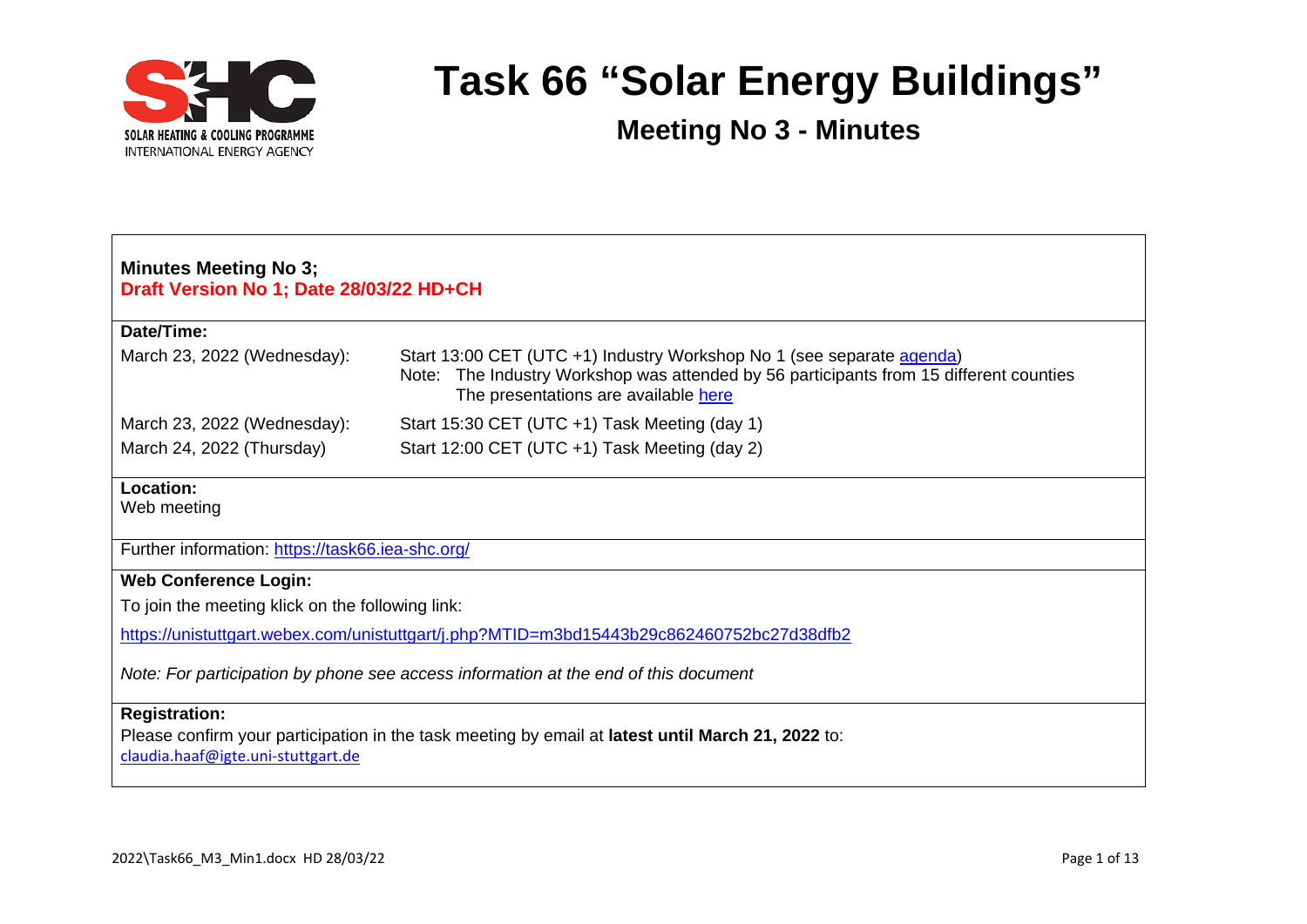

|   | Agenda day 1 (Wednesday, Mach 23, 2022) |                                                                                                                                                                                                  |                                                        |  |
|---|-----------------------------------------|--------------------------------------------------------------------------------------------------------------------------------------------------------------------------------------------------|--------------------------------------------------------|--|
|   | <b>Item Start time</b>                  | <b>Topic/Content/Responsible</b>                                                                                                                                                                 | <b>Related documents /</b><br>comments / details       |  |
|   | 15:30                                   | <b>Welcome by Harald Drück (IGTE)</b><br>Meeting organization, agenda, goals                                                                                                                     | Task66_M3_Orga_HD1.pdf                                 |  |
| 2 | 15:45                                   | <b>Introduction by Harald Drück (IGTE)</b><br>General Presentation of Task 66 "Solar Energy Buildings"<br>Results of previous meetings (M1 and M2) and current status of activities<br>$\bullet$ | Task Workplan (V2, Dec 20)<br>Minutes M1<br>Minutes_M2 |  |
| 3 | 16:00                                   | <b>Introduction of Participants</b><br>Verbal introduction of participants (approx. 2 min per person)                                                                                            |                                                        |  |
| 4 | 16:30                                   | <b>Break</b>                                                                                                                                                                                     |                                                        |  |
| 5 | 16:45                                   | <b>General Introduction to subtasks by Harald Drück (IGTE)</b>                                                                                                                                   |                                                        |  |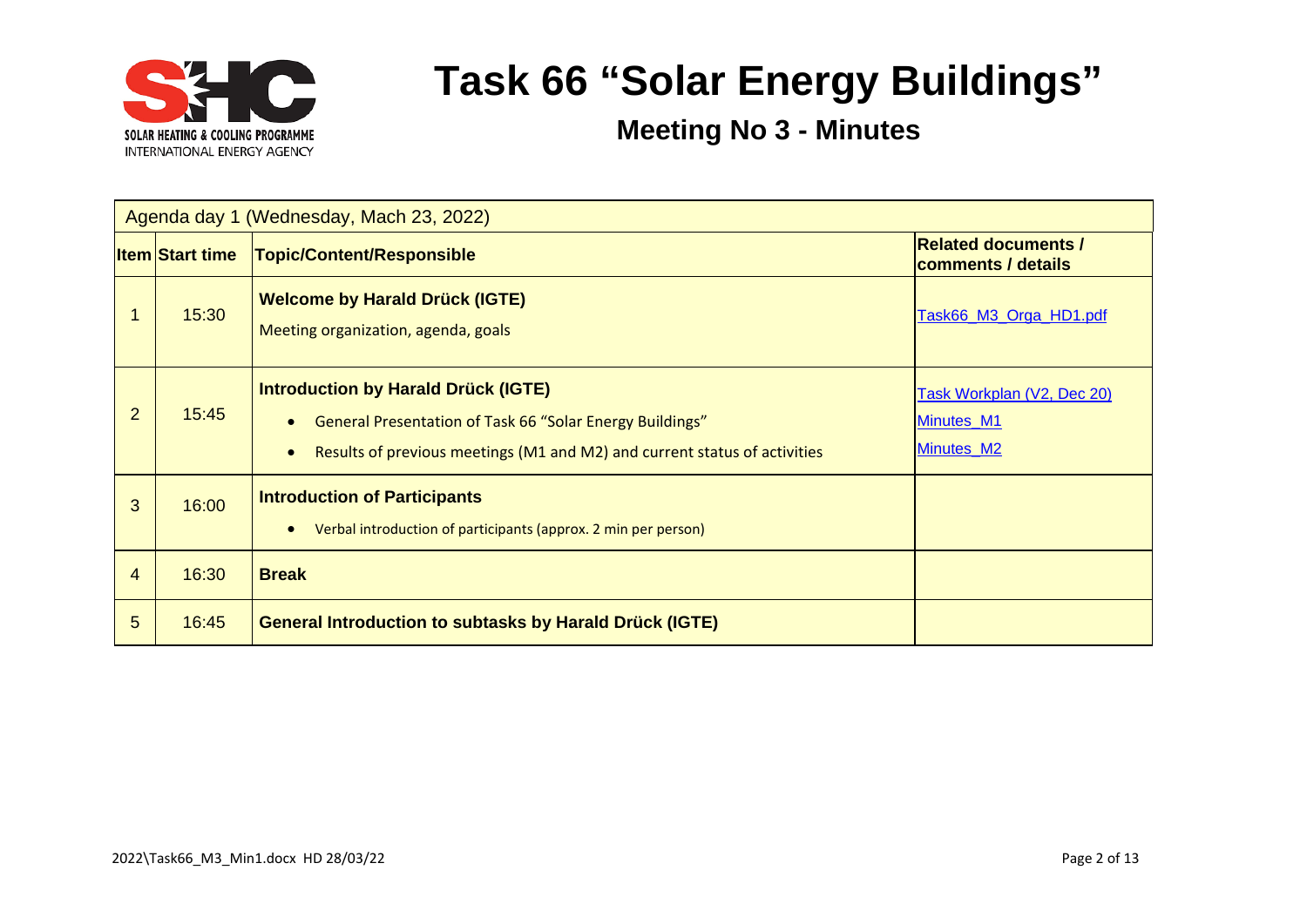

|   |       | <b>Subtask A: Boundary Conditions, KPIs, Definitions and Dissemination</b><br>Frank Späte, (OTH-AW, Germany)<br>Past Subtask Meetings (between the 2 <sup>nd</sup> and 3 <sup>rd</sup> Meeting of Task 66)<br>• 17.01.22; 14.02.22; 15.03.22<br><b>Dissemination</b>                                                                                                                                                                                                                                                                                                                                                                                                                       | Task66A M3 Spaete1.pdf                                                                                                                           |
|---|-------|--------------------------------------------------------------------------------------------------------------------------------------------------------------------------------------------------------------------------------------------------------------------------------------------------------------------------------------------------------------------------------------------------------------------------------------------------------------------------------------------------------------------------------------------------------------------------------------------------------------------------------------------------------------------------------------------|--------------------------------------------------------------------------------------------------------------------------------------------------|
|   |       | <b>Task brochure/Flyer</b>                                                                                                                                                                                                                                                                                                                                                                                                                                                                                                                                                                                                                                                                 | Task66_Flyer1.pdf<br>Task66 Video                                                                                                                |
|   |       | <b>Task Video</b><br><b>Industry Workshop No., 1</b>                                                                                                                                                                                                                                                                                                                                                                                                                                                                                                                                                                                                                                       | Task66_IndWs1_AG1.pdf                                                                                                                            |
| 6 | 17:05 | <b>KPIs (Key Performance Indicators)</b><br><b>KPI-List (latest version)</b><br>Nomenclature<br><b>Reference Building</b><br>Presentation by Dominik Bestenlehner and Markus Peter<br>Definition of reference buildings<br>→ Comments to Frank Späte until April, 7, 2022<br>Methodology for evaluation is still under elaboration. Will be presented at the next Task<br>meetings.<br><b>Template for Deliverables</b><br>Elaborated by Claudia Scholl-Haaf and Frank Späte until April 15, 2022<br>HD will ask Pamela Murphy for a template (done 23/03/22, received 23/03/22)<br>Template will now be adapted for Task66<br><b>Planned Subtask Meetings</b><br>April 12, 2022 (virtual) | Task66A_M3_KPI-list1.pdf<br>Task66A M3 Nomenclature1.pdf<br>Task66A M3 Def Bui1.pdf<br>Task66A M3 Def Bui Praes1.pdf<br>Task66A M3 Eval Bui1.pdf |
| 7 | 18:00 | End of "formal part of day 1"<br>virtual get together                                                                                                                                                                                                                                                                                                                                                                                                                                                                                                                                                                                                                                      |                                                                                                                                                  |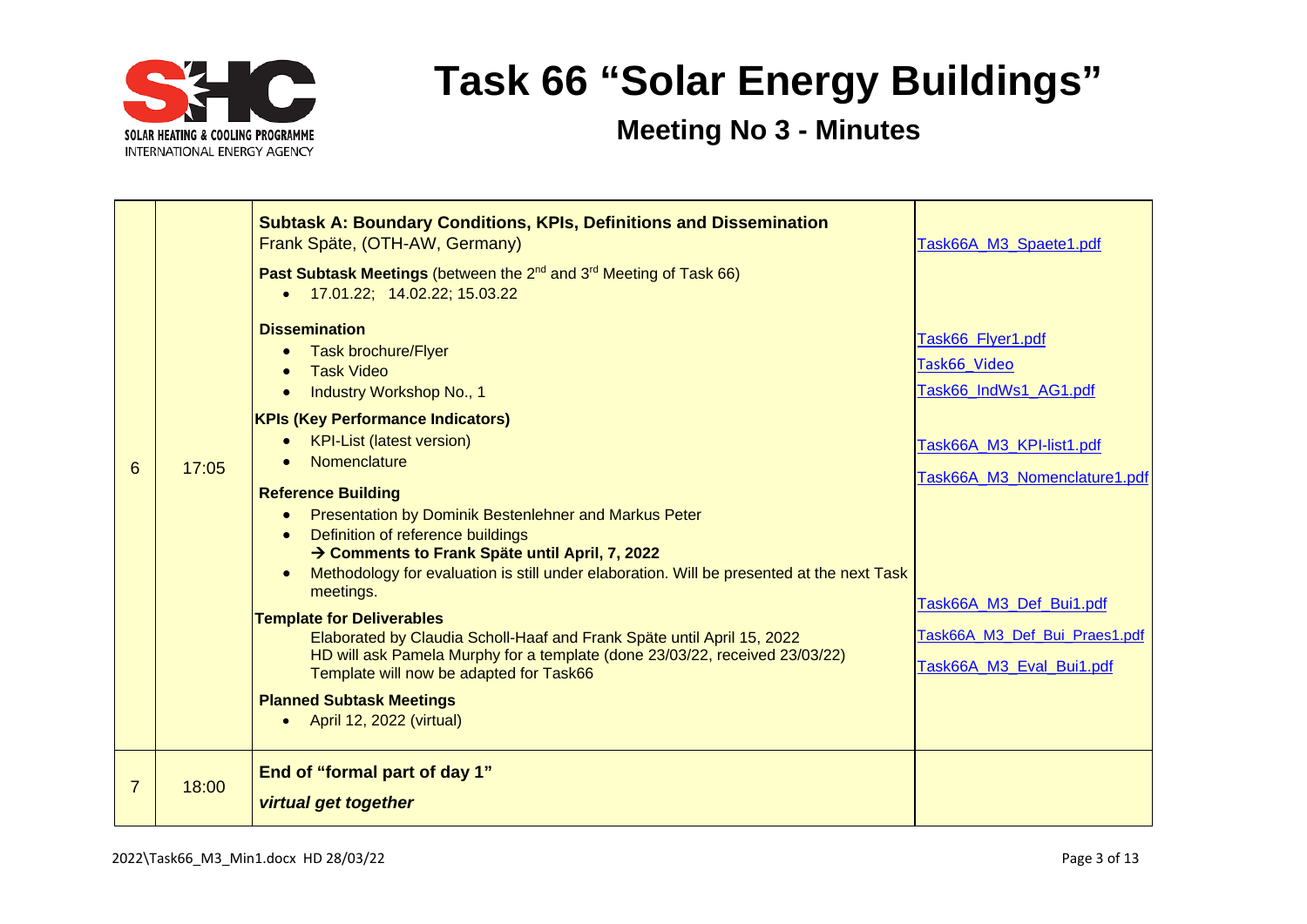

|   | Agenda day 2 (Thursday Mach 24, 2022) |                                                                                                                                                                                                                                                                                                                                                                                                                                                                                                                                                                                                                                                                      |                                                  |  |  |
|---|---------------------------------------|----------------------------------------------------------------------------------------------------------------------------------------------------------------------------------------------------------------------------------------------------------------------------------------------------------------------------------------------------------------------------------------------------------------------------------------------------------------------------------------------------------------------------------------------------------------------------------------------------------------------------------------------------------------------|--------------------------------------------------|--|--|
|   | <b>Item Start time</b>                | <b>Topic/Content/Responsible</b>                                                                                                                                                                                                                                                                                                                                                                                                                                                                                                                                                                                                                                     | <b>Related documents /</b><br>comments / details |  |  |
| 8 | 12:00                                 | <b>Intro to day 2 by Harald Drück (IGTE)</b>                                                                                                                                                                                                                                                                                                                                                                                                                                                                                                                                                                                                                         |                                                  |  |  |
| 9 | 12:05                                 | <b>Subtask B: New and existing single buildings</b><br>Xinyu Zhang from the China Academy of Building Research, Beijing, China<br><b>Past Subtask Meetings (between the 2<sup>nd</sup> and 3<sup>rd</sup> Meeting of Task 66)</b><br>none<br><b>Topics</b><br>Presentation and status of the subtask.<br>Introduction of the development of Solar Energy Buildings in China.<br>Demonstration cases presented by Participants.<br><b>Presentation by Joel Goodmann</b><br>Available via link on the right<br><b>Planned Subtask Meetings</b><br>April 14, 2022, 12:00 CEST (UTC +2), (virtual)<br>$\bullet$<br>Invitation and agenda will be send out by Xinyu Zhang | Task66B_M3_Zhang1.pdf<br>Task66B M3 Goodman1.pdf |  |  |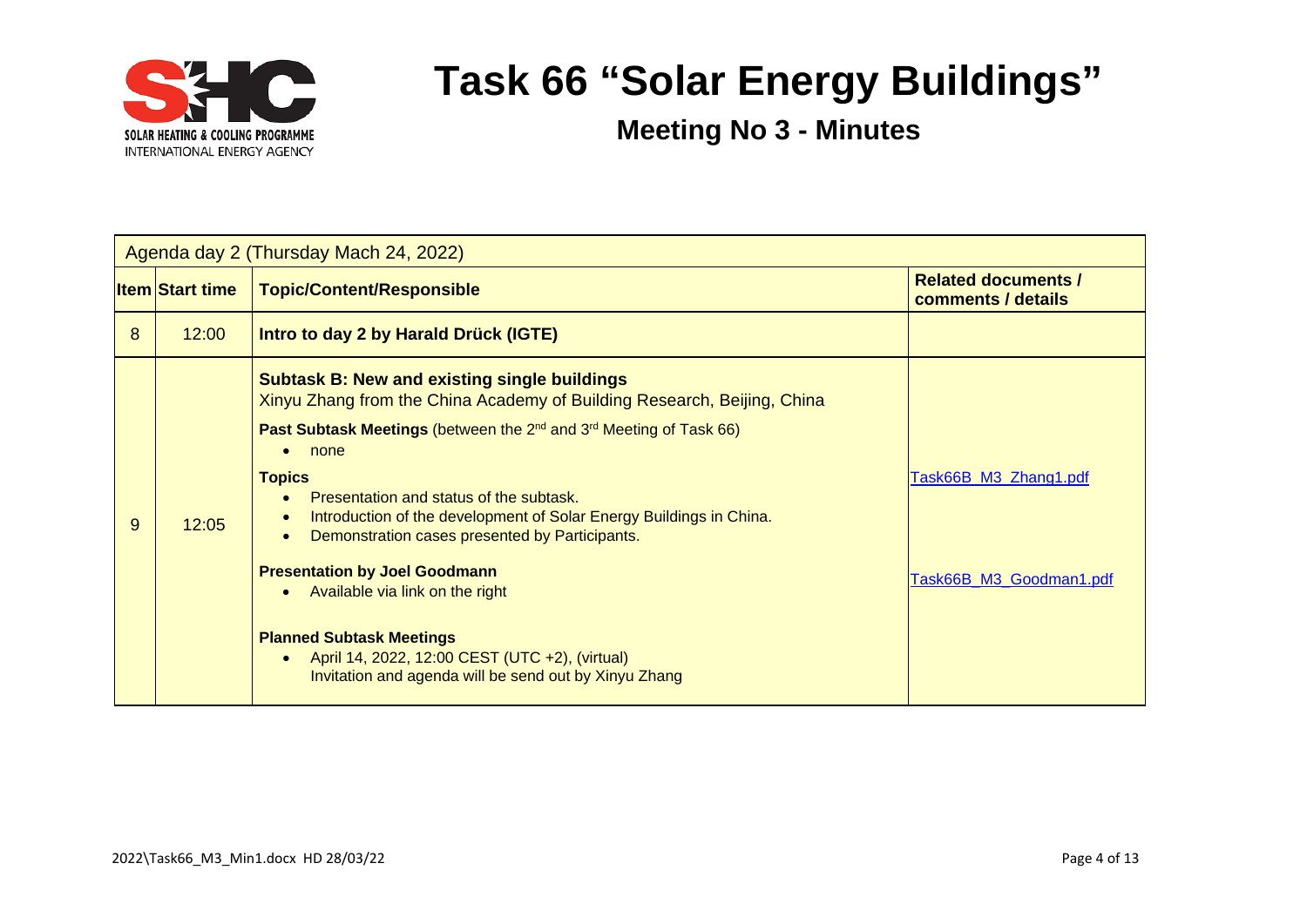

|    |       | <b>Subtask C: New and existing buildings blocks / communities</b><br><b>Elsabet Nielsen, Department of Civil Engineering, Technical University of Denmark</b><br><b>Past Subtask Meetings</b> (between the 2 <sup>nd</sup> and 3 <sup>rd</sup> Meeting of Task 66)<br>October 8, 2021, 8:00 to 10:00 CET (virtual)<br>January 14, 2022, 8:00 to 10:00 CET (virtual)<br>March 8, 2022, 11:00 to 13:00 CET (virtual)<br><b>Topic</b>                                                                                                                                                                                                                                          | Task66C_M3_Nielsen1.pdf |
|----|-------|-----------------------------------------------------------------------------------------------------------------------------------------------------------------------------------------------------------------------------------------------------------------------------------------------------------------------------------------------------------------------------------------------------------------------------------------------------------------------------------------------------------------------------------------------------------------------------------------------------------------------------------------------------------------------------|-------------------------|
| 10 | 12:45 | <b>Subtask activities</b><br>Demonstration cases database<br>Guideline for monitoring and reporting<br>Presentation by Stefanie Lott, see link on the right<br>Processes and tools used for design and modelling SEB<br>Comparison of simulation tools – conclusions from invited lecture by José-Miguel<br>$\bullet$<br>Cardemil, leader of subtask C, IEA Task 64 Solar process heat<br>Agreement on next steps<br>- Stakeholder view points<br>- List of stakeholders, before next Meeting on April 4, 2022<br>- Viewpoints from each stakeholder (next steps)<br>- Layout for deliverable C1<br>- DTW works out a template for you comments, before meeting in May 2022 | Task66C_M3_Lott1.pdf    |
|    |       | <b>Planned Subtask Meetings</b><br>April 4, 2022, 8:00 to 10:00 CET (virtual)<br>$\bullet$                                                                                                                                                                                                                                                                                                                                                                                                                                                                                                                                                                                  |                         |
|    |       | May 16, 2022, 9:00 to 11:00 CET (virtual)<br>June 10, 2022, 8:00 to 10:00 CET (virtual)                                                                                                                                                                                                                                                                                                                                                                                                                                                                                                                                                                                     |                         |
| 11 | 13:25 | <b>Break</b>                                                                                                                                                                                                                                                                                                                                                                                                                                                                                                                                                                                                                                                                |                         |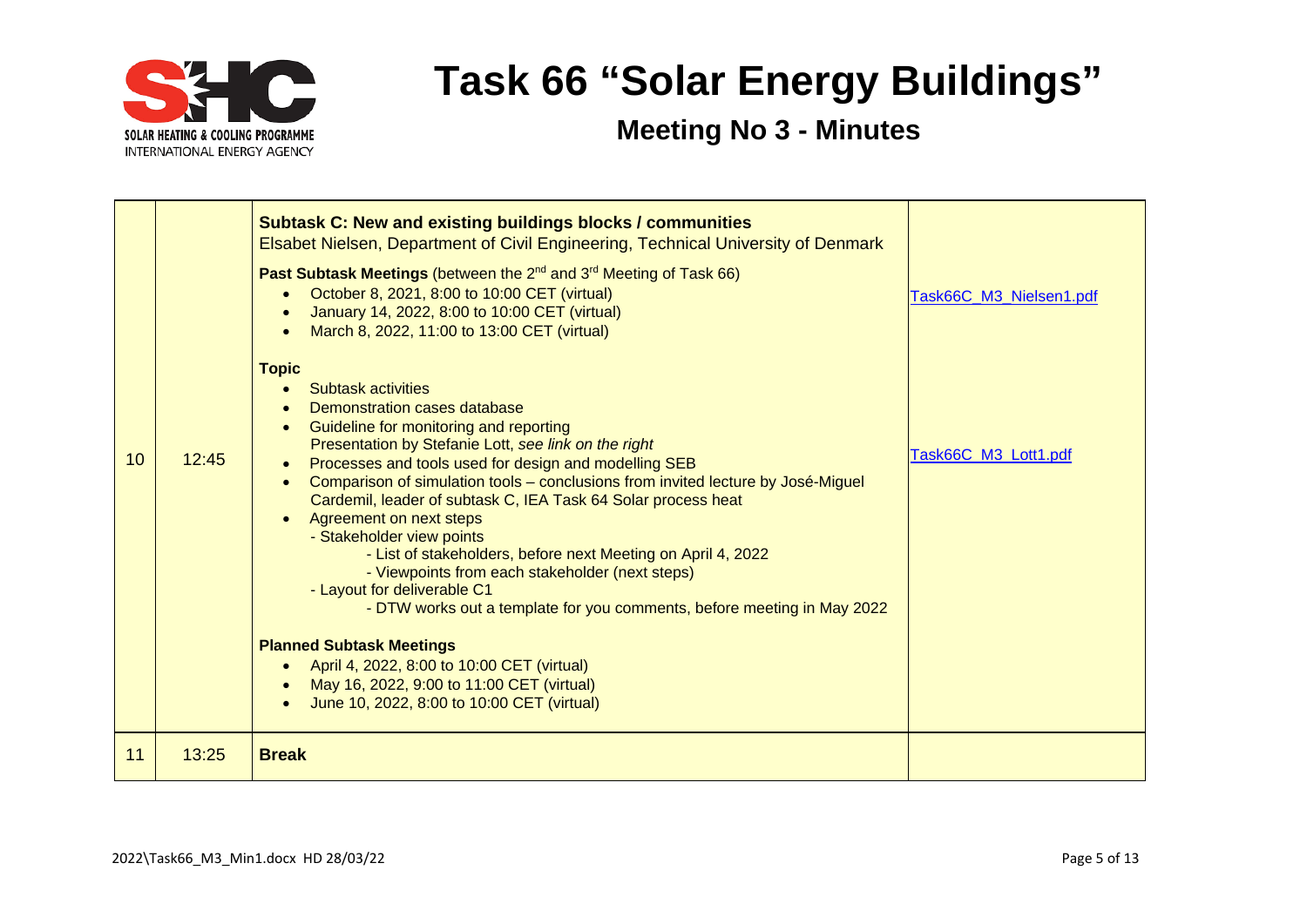

|    |       | <b>Subtask D: Current and future technologies and components</b><br>Thomas Ramschak, AEE - Institute for Sustainable Technologies, Austria                                                                                                                                                                                                                                                                            |                                            |
|----|-------|-----------------------------------------------------------------------------------------------------------------------------------------------------------------------------------------------------------------------------------------------------------------------------------------------------------------------------------------------------------------------------------------------------------------------|--------------------------------------------|
|    |       | Past Subtask Meetings (between the 2 <sup>nd</sup> and 3 <sup>rd</sup> Meeting of Task 66)<br>24. Feb, 2022, 16:00 to 16:45 CET (virtual)<br>16. March, 2022, 13:00-14:00 (virtual)                                                                                                                                                                                                                                   |                                            |
|    |       | Presentation and status of the subtask<br>Documentation of Current and future technologies (DemoCases)<br><b>Technology Radar</b><br>agreement on next steps                                                                                                                                                                                                                                                          | Task66D_M3_Ramschak.pdf                    |
|    |       | ToDo's                                                                                                                                                                                                                                                                                                                                                                                                                |                                            |
| 12 | 13:45 | <b>SubtaskD emailing list</b><br>interested participants of Task66D should add their contact details in the email list on<br>$\bullet$<br>the data Exchange platform of Subtask D (see link on the right)                                                                                                                                                                                                             | SubtaskD-emailing list                     |
|    |       | <b>DemoCases</b><br>Every participant/institution should hand in one or more Democase descriptions<br>$\bullet$<br>This exercise should be finalized until the end of May 2022                                                                                                                                                                                                                                        | SubtaskD-Democase description              |
|    |       | <b>Initiatives &amp; projects</b><br>A stocktaking exercise of initiatives or projects is carried out in Subtask D, to analyse<br>$\bullet$<br>which technologies are implemented in SEB. Inputs (project links, reports, etc.) to<br>initiatives and projects are most welcome. Use the link to the spreadsheet on the right.<br>This exercise (collection of sources) should be finalized until the end of May 2022 | <b>SubtaskD-Initiatives &amp; Projects</b> |
|    |       | <b>Planned Subtask Meetings</b><br>Fill in the Doodle for April Meeting (link on the right)<br>$\bullet$                                                                                                                                                                                                                                                                                                              | <b>SubtaskD-April Meeting Doodle</b>       |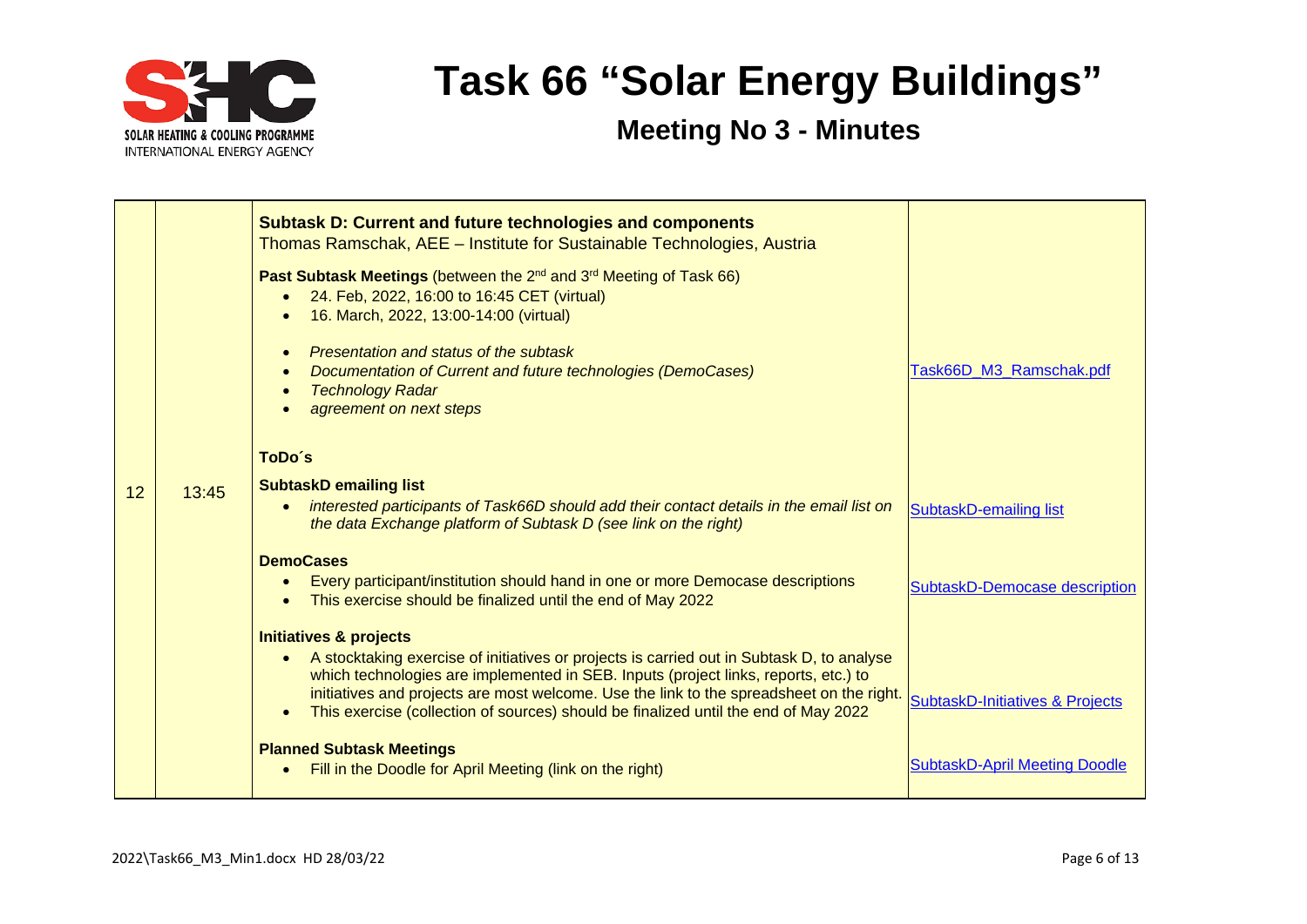

|    |       | <b>Organisational aspects (HD)</b>                                                                                                                                   |
|----|-------|----------------------------------------------------------------------------------------------------------------------------------------------------------------------|
|    |       | <b>National participation letters (Status)</b>                                                                                                                       |
|    |       | Received: Austria, Denmark, Slovakia, China, Portugal,                                                                                                               |
|    |       | Missing: Germany (under preparation), Australia, United Kingdom                                                                                                      |
|    |       | Template: http://files.iea-shc.org/public/q8z/task66-participationletter-draft1hd.docx                                                                               |
|    |       |                                                                                                                                                                      |
|    |       | <b>Emailing - Mailing rules</b>                                                                                                                                      |
|    |       | Task66: abcxyz $-$ for information relevant for the complete task<br>Subject:                                                                                        |
|    |       | Task66X: abcxyz for information relevant for subtask $X$ ( $X=A,B,C,D$ )                                                                                             |
|    |       | Please use same nomenclature for filenames!                                                                                                                          |
|    |       | <b>Subtask Meetings:</b>                                                                                                                                             |
|    |       | It was agreed that every Subtaks Leader should invite in addition to his subtak team also                                                                            |
| 13 | 14:25 | the leaders of the other Subtask and the operating agent                                                                                                             |
|    |       | <b>Task emailing list</b>                                                                                                                                            |
|    |       | It was agreed that no official email address for Task 66 is required.                                                                                                |
|    |       | The Task 66 emailing list is managed by the operating agent (HD) and the<br>task manager (CH). If there is something to be distributed to all members and interested |
|    |       | parties of Task 66 this should be send to HD and/or CH for distribution                                                                                              |
|    |       |                                                                                                                                                                      |
|    |       | <b>Subtask emailing list</b><br>will be managed by the subtask leaders individually                                                                                  |
|    |       |                                                                                                                                                                      |
|    |       | <b>Cloud based document processing</b>                                                                                                                               |
|    |       | will be managed by the subtask leaders individually                                                                                                                  |
|    |       | For read (and download) only access, document can be made available<br>Note:                                                                                         |
|    |       | www.iea-shc.org                                                                                                                                                      |
|    |       | In case you would like to make documents available via this site, please send                                                                                        |
|    |       | them to CH and/or HD                                                                                                                                                 |
|    |       |                                                                                                                                                                      |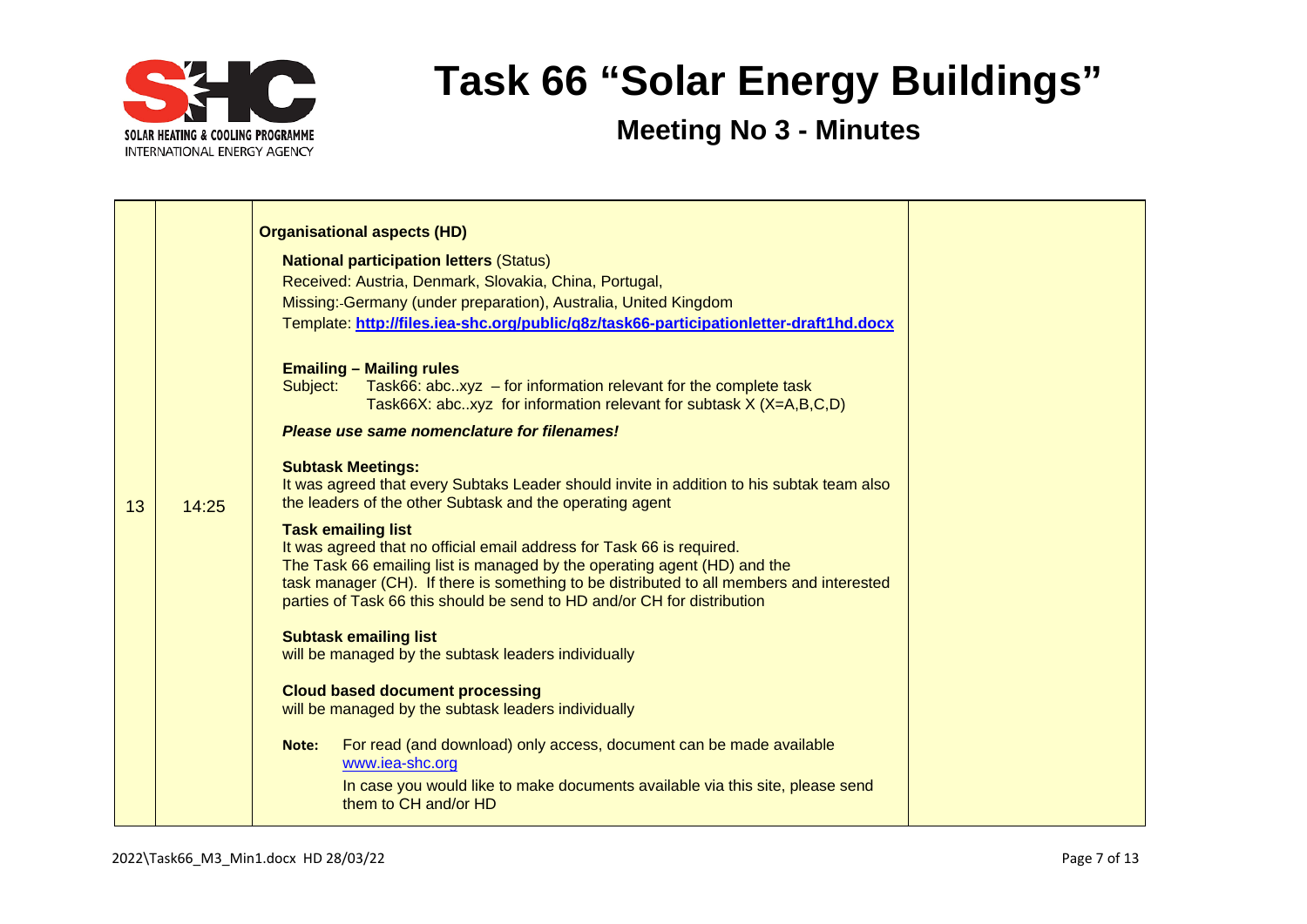

|    |       | <b>Task brochure / flyer</b><br>Available: See subtask A<br>Public access will be made available via "Task 66 website"<br><b>Task video</b><br>Available: See subtask A<br>Public access available via "IEA SHC You Tube channel"<br><b>Promotion via Linkedin</b><br>Options will be investigated by CH and HD                                                                                                                                                                                                                                                                                                                                                                                                          | Task66_Flyer1.pdf<br>Task66_Video |
|----|-------|--------------------------------------------------------------------------------------------------------------------------------------------------------------------------------------------------------------------------------------------------------------------------------------------------------------------------------------------------------------------------------------------------------------------------------------------------------------------------------------------------------------------------------------------------------------------------------------------------------------------------------------------------------------------------------------------------------------------------|-----------------------------------|
| 14 | 15:30 | <b>Eurosun 2022 – Contributions</b><br>Conference will take place from Sept. 22 - 29, 2022 in Kassel Germany<br>See: https://www.eurosun2022.org/<br>Deadline for Abstracts: April 15, 2022<br>$\bullet$<br><b>Potential contributions from Task 66:</b><br>Simulation results of Solar Energy Buildings (Sol4City Project),<br>$\triangleright$<br>Stefanie Lott, IGTE, University of Stuttgart, Germany<br>Modell-predictive control strategies for Solar Energy Buildings (Sol4City Project),<br>Jens Ulmann, IGTE, University of Stuttgart, Germany<br>Technologies for Solar Energy Buildings (Sol4City Project)<br>➤<br>Thomas Ramschak, AEE INTEC, Gleisdorf, Austria<br>Simulations on SEB, Elsabet Nielsen, DTU |                                   |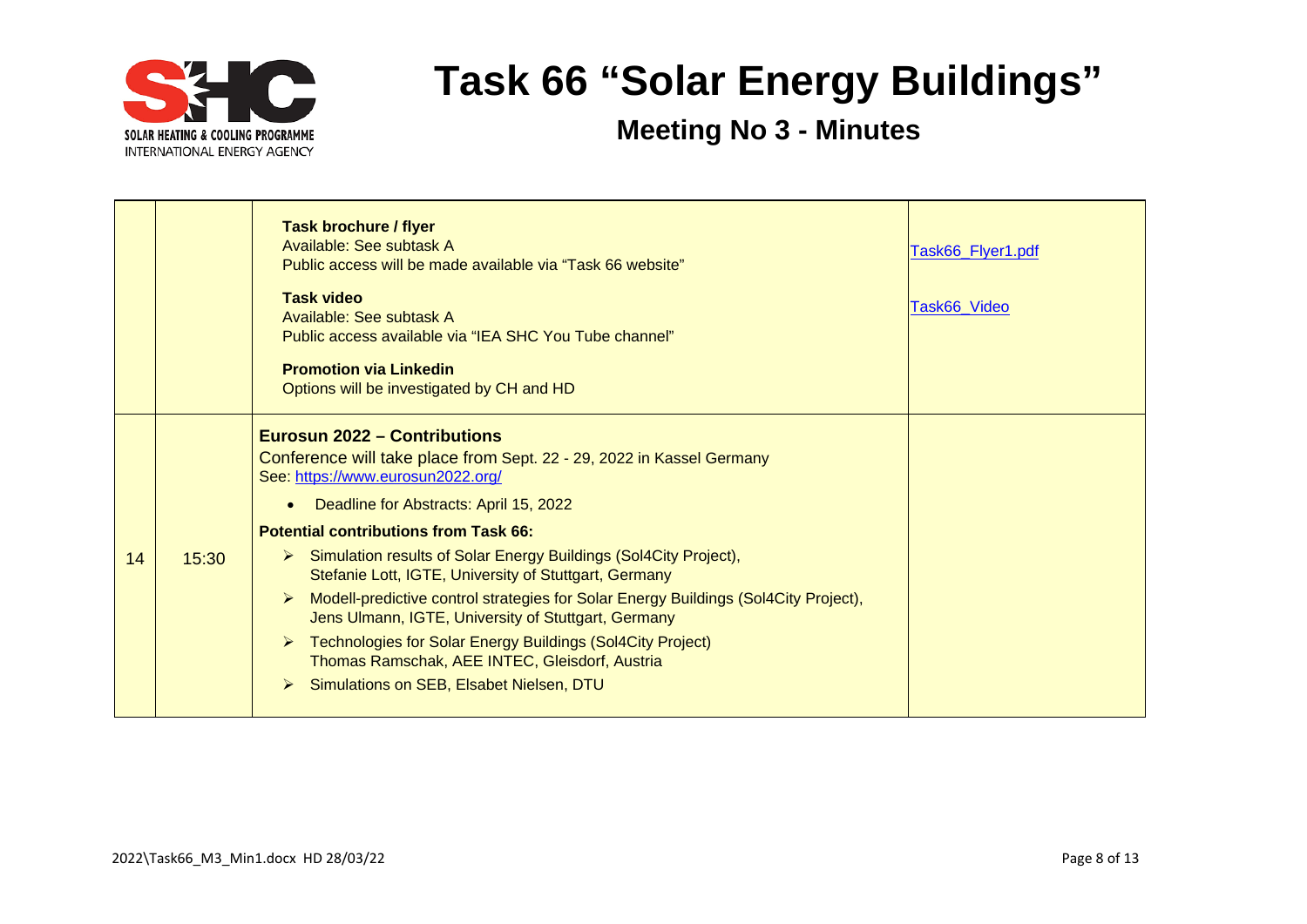

|    |       | Nice "pictures"<br>If you haves some to share, please send them to Claudia Scholl-Haaf:<br>(claudia.haaf@igte.uni-stuttgart.de)                                                                                                                                      |                                                     |
|----|-------|----------------------------------------------------------------------------------------------------------------------------------------------------------------------------------------------------------------------------------------------------------------------|-----------------------------------------------------|
| 15 | 16:00 | together with<br>- the permission to use them<br>(see link to "Task66A_Photography-Copyright-Release-Form")<br>- information what is shown (e.g. solar multifamily house with PV and ST in<br><b>Berlin, Germany)</b><br>- information how they should be referenced | Task66A_Photography-<br>Copyright-Release-Form.docx |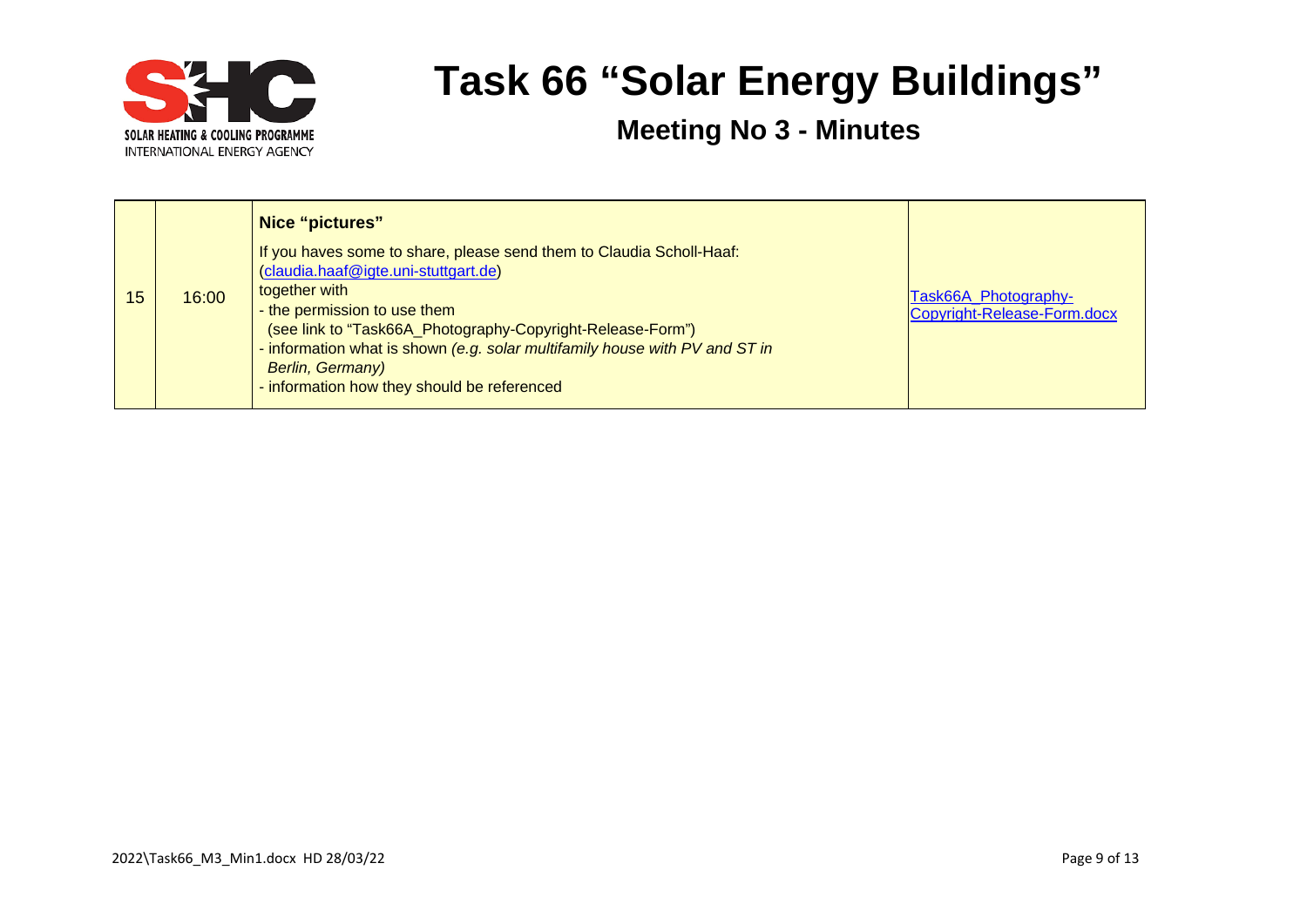

| 16 | 16:30 | <b>Summary and next steps (HD)</b><br><b>Next Meetings and Industry Workshops</b><br>when and where?<br>virtual or in presence?<br>combined with conference on "Green Buildings"? - date tbd<br>combined with Solar Decathlon Europe, June 10 - 26, 2022, Wuppertal, Germany<br>combined with EuroSun 2022, September 22 - 29, 2022, Kassel, Germany<br><b>Finally decided</b><br><b>Meeting No.4: physical in Kassel, Germany</b><br>Thursday Sept, 29, 2022 from 9:00-12:00 - Part 1<br>Friday, Sept 30, 2022 from 9:00-12:00 - Part 2<br>Combined with EuroSun 2022, Sept. 25 - 29, 2022, Kassel Germany<br><b>Industry Workshop No 2: physical in Kassel, Germany</b><br>Thursday Sept 29, 2022, from 14:00 to 17:00<br><b>Meeting No.5: virtual</b><br>February 6 and 7, 2023<br>start on Feb 6 at 12:00 CET (UTC+1) - with Sub B first<br>start on Feb 7 at 15:30 CET (UTC+1) – after industry workshop<br><b>Industry Workshop No 3: virtual</b><br>combined with Task Meeting No 5<br>Feb 7, 2023 at 13:00 CET (UTC+1), duration 2 hours<br><b>Any Other Business - None</b> |  |
|----|-------|--------------------------------------------------------------------------------------------------------------------------------------------------------------------------------------------------------------------------------------------------------------------------------------------------------------------------------------------------------------------------------------------------------------------------------------------------------------------------------------------------------------------------------------------------------------------------------------------------------------------------------------------------------------------------------------------------------------------------------------------------------------------------------------------------------------------------------------------------------------------------------------------------------------------------------------------------------------------------------------------------------------------------------------------------------------------------------------|--|
| 17 | 17:00 | <b>End of meeting</b>                                                                                                                                                                                                                                                                                                                                                                                                                                                                                                                                                                                                                                                                                                                                                                                                                                                                                                                                                                                                                                                                |  |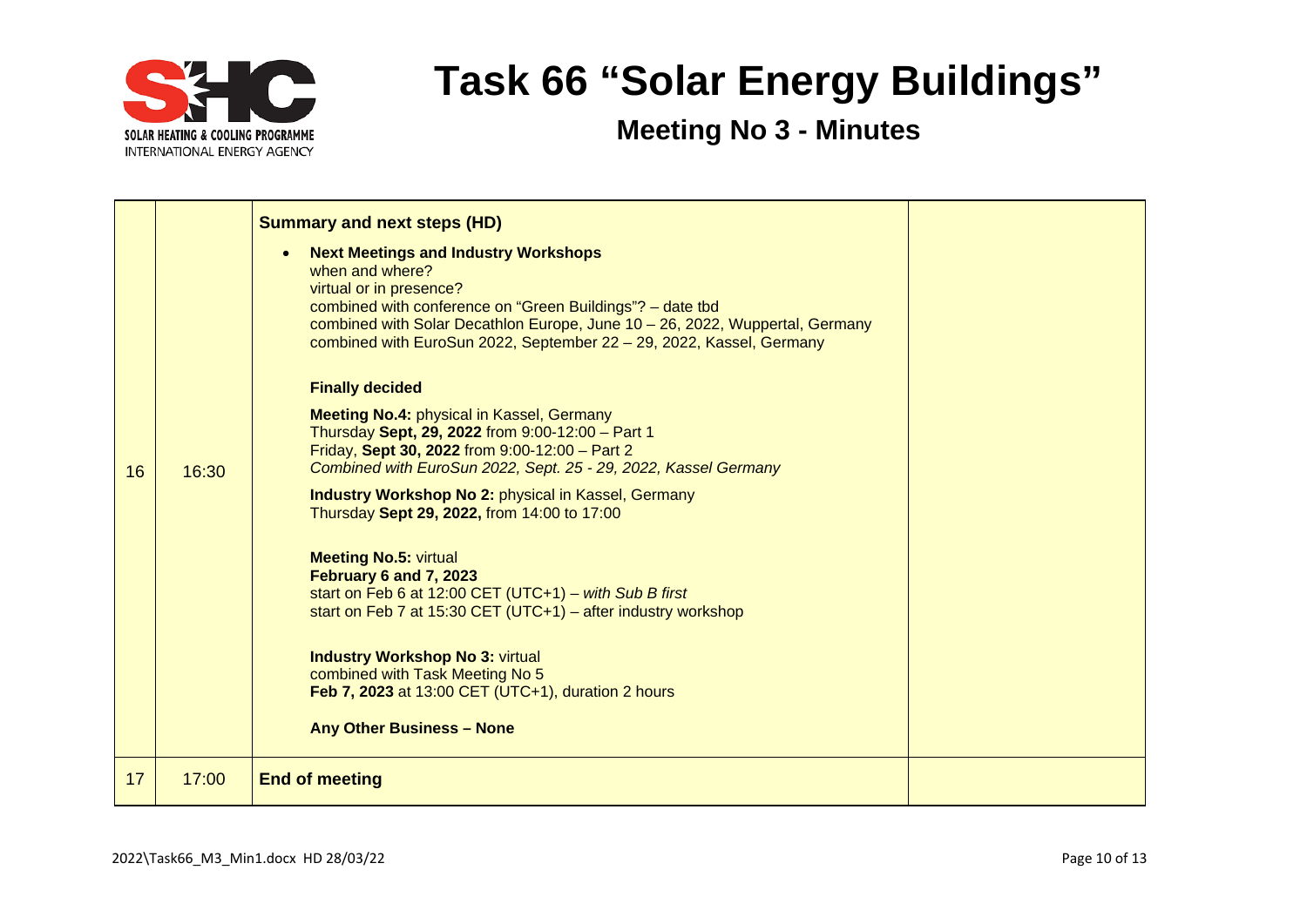

**Meeting No 3 - Minutes**

#### **Contacts:**

**Task Manager - Contact persons for questions regarding the content:** Dr. Harald Drück Phone: +49 (0)711-685-63553 Email: [harald.drueck@igte.uni-stuttgart.de](mailto:harald.drueck@igte.uni-stuttgart.de)

**Task Administrator - Contact person for organizational questions:** Claudia Scholl-Haaf Phone: +49 (0)711-685-63611 Email: [claudia.haaf@igte.uni-stuttgart.de](mailto:claudia.haaf@igte.uni-stuttgart.de)

#### **Subtaks Leaders:**

**Contact person for subtask A: Contact person for subtask B** Prof. Frank Späte Dr. Xinyu Zhang Phone: +49 (0)9621-482-3340 Phone: +8610-64693498 Email: [f.spaete@oth-aw.de](mailto:f.spaete@oth-aw.de) Email: f.spaete@oth-aw.de

**Contact person for subtask C: Contact person for subtask D:** Elsabet Nomonde Noma Nielsen Thomas Ramschak Phone: +45 45 25 19 01 Phone: +43 (0)3112 5886-225 Email : [ean@byg.dtu.dk](mailto:ean@byg.dtu.dk) Email: [t.ramschak@aee.at](mailto:t.ramschak@aee.at)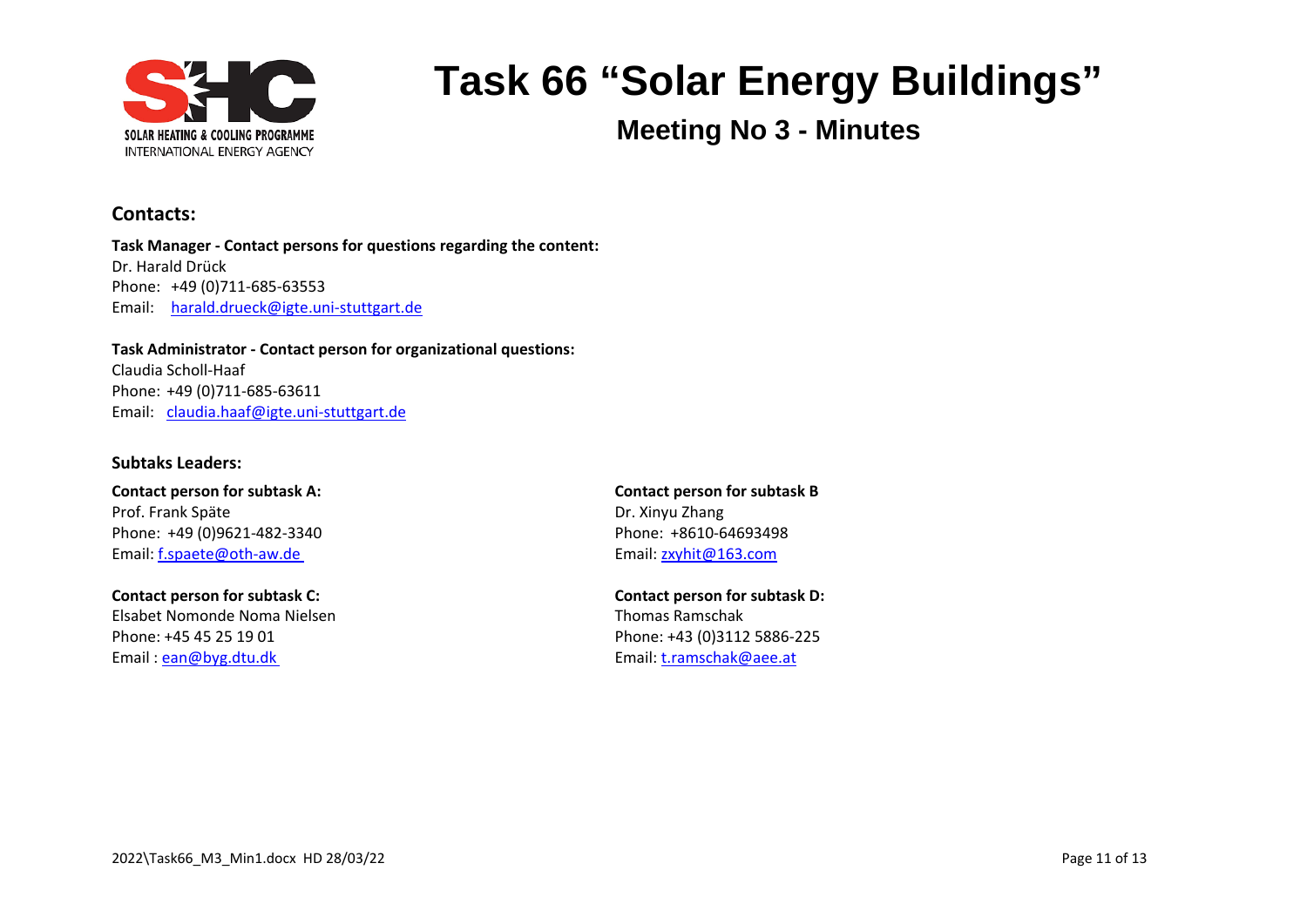

**Meeting No 3 - Minutes**

#### **List of participants**

| <b>NO</b>      | <b>NAME</b>              | <b>INSTITUTION</b>                                         | <b>COUNTRY</b> |
|----------------|--------------------------|------------------------------------------------------------|----------------|
| $\mathbf{1}$   | <b>Frank Spaete</b>      | Ostbayrische Technische Hochschule OTH                     | Germany        |
| $\overline{2}$ | Elsabet Nomonde Nielsen  | <b>DTU Civil Engineering</b>                               | Denmark        |
| 3              | <b>Thomas Ramschak</b>   | AEE - Institut für Nachhaltige Technologien                | Austria        |
| 4              | <b>Fabian Ochs</b>       | University of Innsbruck                                    | Austria        |
| 5              | <b>Tillmann Gauer</b>    | Technische Universität Kaiserslautern                      | Germany        |
| 6              | Franziska Bockelmann     | Steinbeis-Innovationszentrum energie+                      | Germany        |
| $\overline{7}$ | <b>Harald Drueck</b>     | IGTE, University of Stuttgart                              | Germany        |
| 8              | Claudia Scholl-Haaf      | IGTE, University of Stuttgart                              | Germany        |
| 9              | Carlos Espino            | Centro de Investigación en Materiales Avanzados, S.C., PHD | Mexico         |
| 10             | Simon Furbo              | <b>DTU Civil Engineering</b>                               | Denmark        |
| 11             | Jorge Facao              | <b>LNEG</b>                                                | Portugal       |
| 12             | Naghelli Ortega Avila    | Centro de Investigación en Materiales Avanzados, S.C.      | Mexico         |
| 13             | Norma Rodríguez Muñoz    | Centro de Investigación en Materiales Avanzados, S.C.      | Mexico         |
| 14             | Lukas Oppelt             | TU Bergakademie Freiberg                                   | Germany        |
| 15             | Roman Rabenseifer        | Slovak University of Technology in Bratislava              | Slovakia       |
| 16             | Joel H. Goodman          | University of Minnesota (former)                           | <b>USA</b>     |
| 17             | <b>Bernd Hafner</b>      | <b>Viessmann Deutschland GmbH</b>                          | Germany        |
| 18             | Markus Peter             | $dp^2$ / siz energieplus                                   | Germany        |
| 19             | <b>Henner Kerskes</b>    | IGTE, University of Stuttgart                              | Germany        |
| 20             | Dominik Bestenlehner     | IGTE, University of Stuttgart                              | Germany        |
| 21             | Stefanie Lott            | IGTE, University of Stuttgart                              | Germany        |
| 22             | <b>Matthias Haase</b>    | ZHAW Zürcher Hochschule für Angewandte Wissenschaften      | Switzerland    |
| 23             | Achim Geissler           | Architekt                                                  | Switzerland    |
| 24             | <b>Matthias Schmidt</b>  | Deutsches Zentrum für Luft- und Raumfahrt e.V. (DLR)       | Germany        |
| 25             | <b>Gerhard Mengedoht</b> | Technische Hochschule Ulm (THU)                            | Germany        |